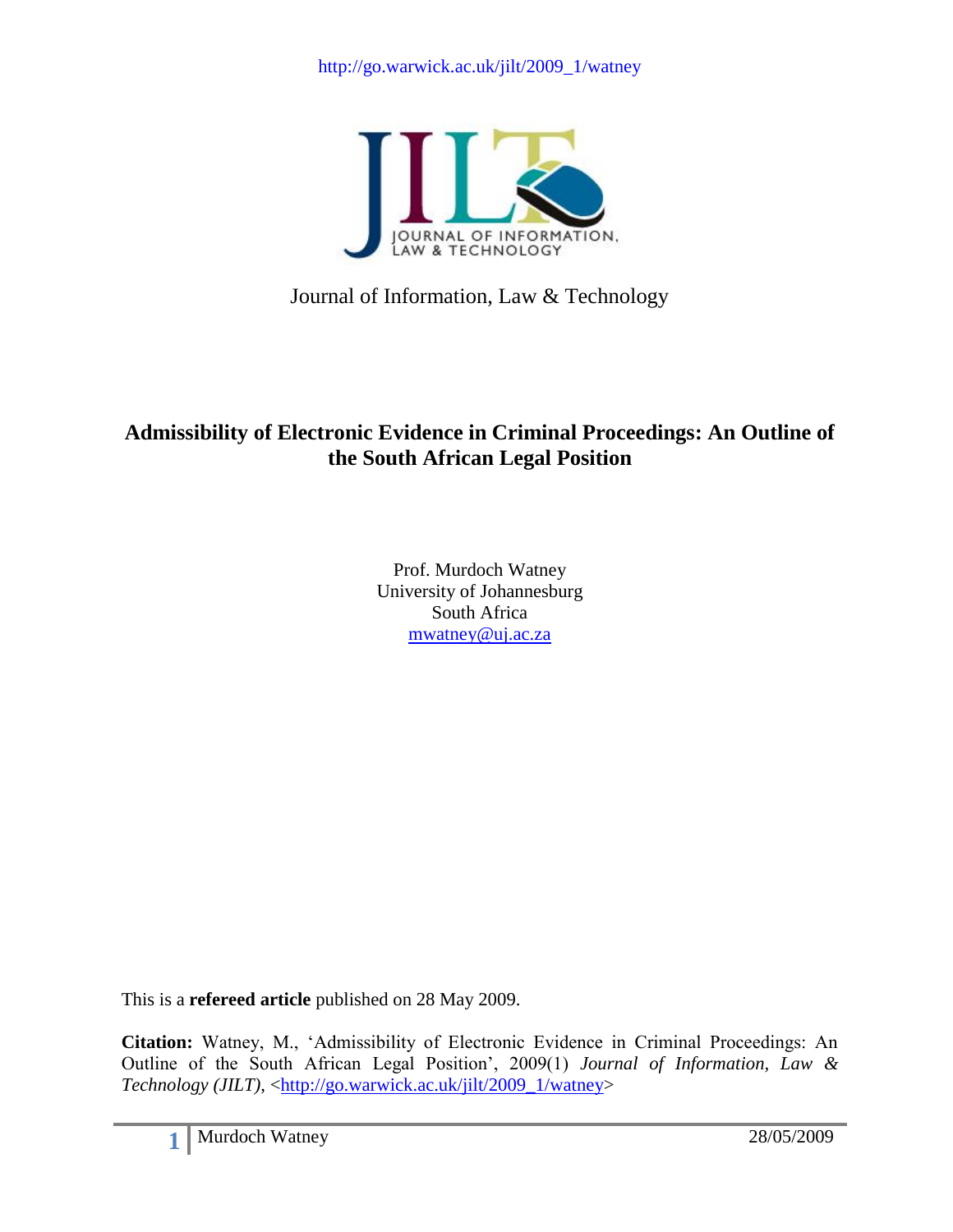### **Abstract**

Criminal courts the world over are on a daily basis faced with the question whether electronic evidence presented in criminal proceedings is admissible in evidence or not. In this discussion, the attention will focus on the rules governing admissibility of electronic evidence within the legal framework of the South African law of evidence. It will be argued that admissibility centers on establishing the type of electronic evidence, namely whether it is documentary or real evidence. Once the type of evidence is established, a two-phased procedure is applied, namely determining the admissibility of the electronic evidence and if admissible, establishing the evidential weight thereof. The South African common and statutory law governs admissibility of electronic law. The Electronic Communications and Transactions Act 25 of 2002 provides specifically for admissibility and evidential weight of electronic evidence. In the discussion, admissibility of electronic evidence is the functional equivalent of traditional evidence. No special rules of evidence govern electronic evidence. The South African law relating to electronic evidence is however, hampered by the lack of procedures governing the collection, storage and presentation of electronic evidence for purposes of criminal proceedings. Only once the latter is addressed, the environment relating to electronic evidence will successfully meet the challenges of the  $21<sup>st</sup>$  century and fulfill its important role in proving crimes committed within an electronic medium.

# **Keywords**

law of electronic evidence, electronic medium, admissibility, documentary evidence, real evidence, evidential weight.

### **1. Introduction to electronic evidence**

A few years ago the Internet, cyberspace, information and communication technology and criminal conduct in cyberspace were regarded as science fiction, but today these are the realities that face countries in the 21st century. Most societies function within a physical and electronic medium. The electronic medium evolve around the use of information and communication technological devices such as computers, mobile phones, printers, iPods, digital cameras to name but a few.

The electronic medium, similar to the physical medium, creates many opportunities for the commission of crimes, such as phishing, "identity theft", Internet child pornography and distributed denial of service attacks among many others. When a crime is committed, one of the parties in the subsequent criminal proceedings may wish to rely on information generated, distributed or stored on electronic devices such as spreadsheets, emails, text messages, databases and traffic data. Electronic information is often relevant in proving or disproving a fact or point in question relating to the guilt or innocence of the accused and as such, the information forms part of the totality of evidence before the court. This information constitutes electronic evidence and the rules of the law of evidence are applicable thereto in deciding its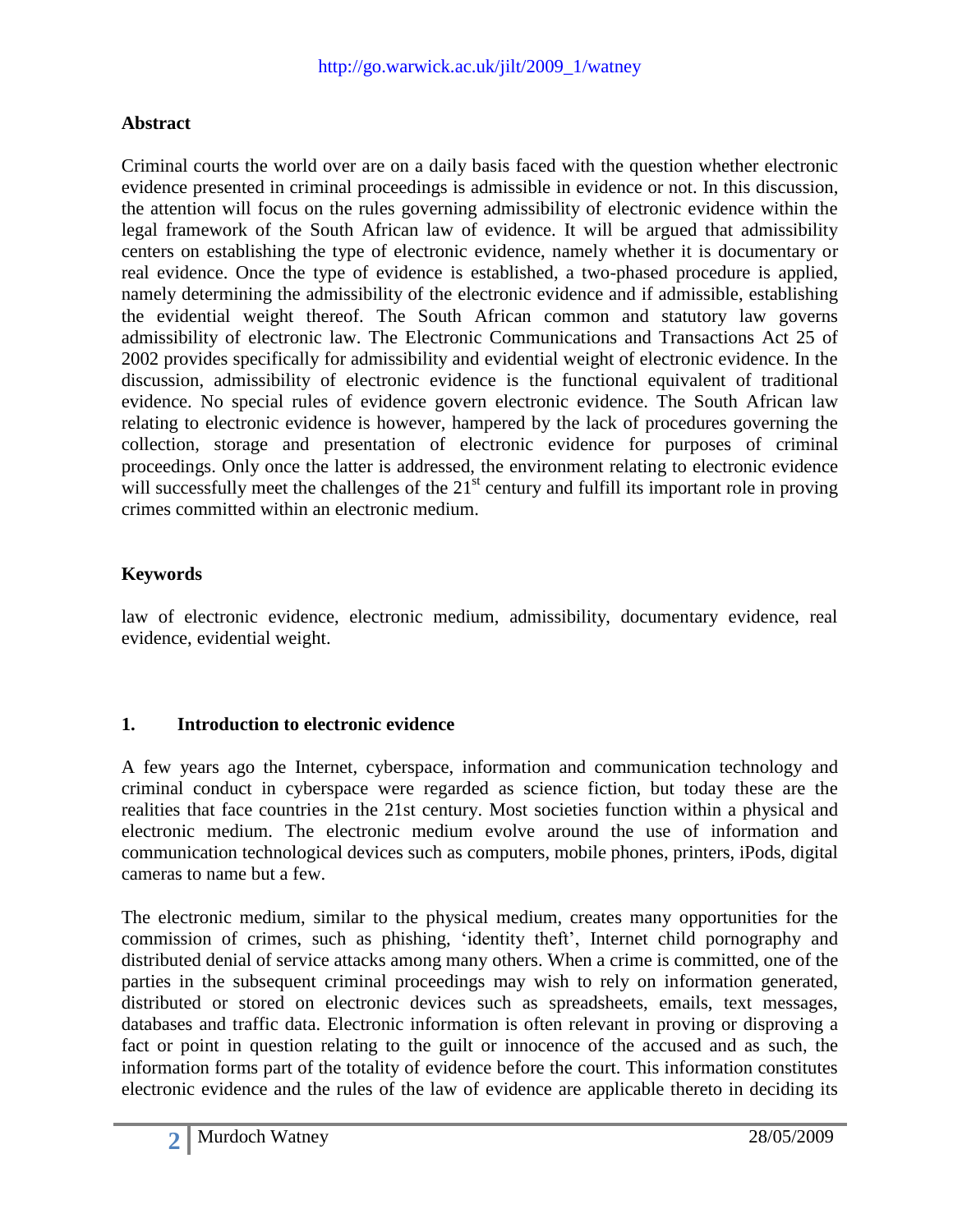admissibility. Galves and Galves (2007, p.9) states "Technology can live up to its billing of making life easier and more efficient for all of us, despite how criminals may employ it, if we effectively use electronic evidence to prosecute those criminals and reduce the opportunities for technology to be used against us". The question immediately arises as to whether the traditional law of evidence, which originates from a physical medium, has developed sufficiently to provide for the question of admissibility of electronically recorded and transmitted information. Although one may easily be seduced into believing that electronic evidence is trustworthy, reliable and easily admissible, challenges inherent to electronic evidence face most criminal courts in the electronic age (Solovy and Byman, 2007, p.1).

### **2. Sources of South African law of evidence governing electronic evidence**

The focus in this discussion will be on admissibility of electronic evidence from a South African legal perspective. For purposes of this discussion, it will be assumed that the evidence was lawfully obtained, as evidence obtained unlawfully will in all probability be inadmissible. In this regard, section 35(5) of the Constitution of South Africa finds application. Section 35(5) states that evidence obtained in a manner that violates any right in the Bill of Rights must be excluded if the admission of that evidence render the trial unfair or will otherwise be detrimental to the administration of justice. The constitutional court stated in *Key v. Attorney-General, Cape Provincial Division* (1996 (6) BCLR 788 (CC)) "(b)ut there will be times when fairness will require that evidence, albeit obtained unconstitutionally, nevertheless be admitted.'

The legal system does not always keep up with the pace of technological development. The South African law of evidence consists of common and statutory law. The need for legislative intervention was highlighted with the decision in *Narlis v. South African Bank of Athens* (1976 (2) SA 573 (A)). In this matter it was held that section 34 of the Civil Proceedings Evidence Act 25 of 1965 did not provide for admissibility issues relating to computer printouts. The section provided for the admissibility under specific circumstances of a statement made by a person in a document, but a computer was not regarded as a person. The Computer Evidence Act 57 of 1983 was thereupon placed on the statute book to regulate the admissibility of computer evidence. This act did not achieve its purpose mainly due to an over-cautious approach in placing a high premium on authenticity and reliability. As a result, a number of requirements had to be met before admissibility could be achieved. The Computer Evidence Act was also only applicable to civil proceedings, leaving criminal proceedings unregulated. Urgent legislative intervention was therefore required.

The statutory relief came in the form of the Electronic Communications and Transactions Act 25 of 2002 (hereafter referred to as the ECT Act) which came into operation on 30 August 2002. It provides for various legal issues and not only for the admissibility of electronic evidence.

Section 15 of the ECT Act provides for the admissibility and evidential weight of a data message as electronic evidence. It is clear from the wording in section 1 that it sets out to facilitate rather than inhibit the admissibility of data messages as electronic evidence. Section 1 defines that a data message means data generated, sent, received or stored by electronic means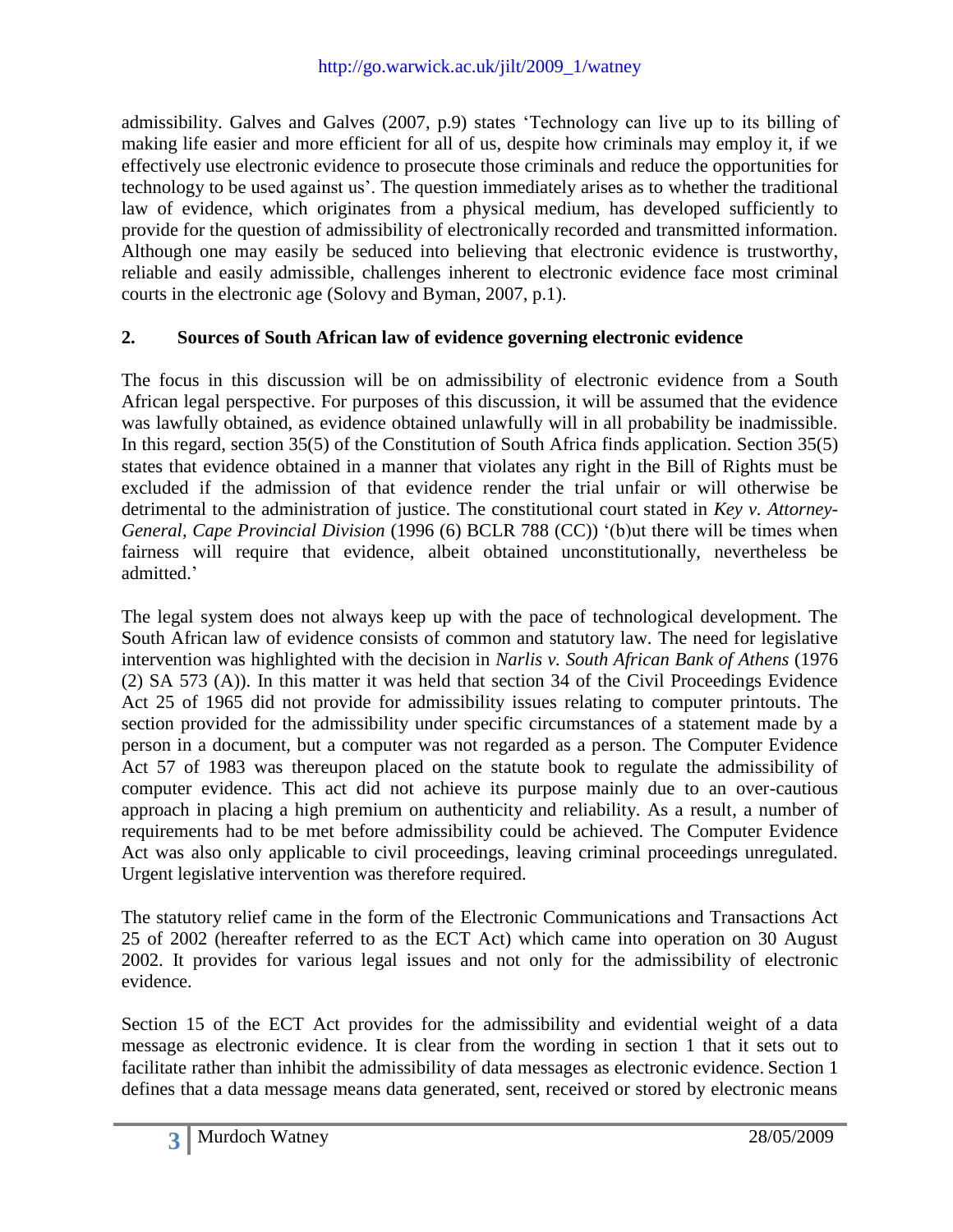and includes (a) voice, where the voice is used in an automated transaction; and (b) a stored record. Data is defined as the electronic representation of information. It is in fact stated that a data message will not offend the best evidence rule on the ground that it is not in its original form. It is submitted that electronically produced data will not be subjected to a special set of admissibility requirements and the ordinary rules of evidence will apply (Schmidt and Rademeyer, 2006, pp.11-4).

# **3. A synopsis of the law of electronic evidence**

As the normal (tradional) rules of evidence will be applicable to the admissibility of data messages, it is necessary to briefly consider the applicable rules of evidence. The means of proof are traditionally classified under three headings namely: witnesses, objects (real evidence) and documents. Technological advances have brought many new devices onto the market, some valuable in providing evidence. The products of these devices are sometimes regarded as real evidence and sometimes as documentary evidence. The current view is that it is real evidence unless it takes the form of paper or other material on which knowledge or thoughts are reproduced. It is the human source of the information that identifies it as documentary evidence. The rules of documentary evidence were especially designed to combat errors or inaccuracy flowing from human involvement in the document (Schmidt and Rademeyer, 2006, p.12-4). In the *S v. Fuhri* (1994(2) SACR 829 (A)) it was decided that the photograph of a vehicle whose driver had committed an traffic offence is real evidence, whereas in the *S v. De Villiers* (1993 (1) SACR 574 (Nm)) the court found that a computer printout containing information, where the information had a human source, is a document.

Although *S v. Ndiki* ([2007] 2 All SA 185 (Ck)) dealt with the admissibility of computer printouts before the ECT Act, Van Zyl made many relevant remarks pertaining to the admissibility of electronic evidence. The following remark was made by Van Zyl in *S v. Ndiki*:

"It seems that it is often too readily assumed that, because the computer and the technology it represents is a relatively recent invention and subject to continuous development, the law of evidence is incapable or inadequate to allow for evidence associated with this technology to be admissible in legal proceedings. A preferable point of departure in my view is to rather closely examine the evidence in issue and to determine what kind of evidence it is that one is dealing with and what the requirements for its admissibility are' [53].

Against the background of the *Ndiki*-case, one will have to look at the facts of a particular case and determine what type of evidence the data message represents. Once the type of evidence has been determined, a two-phased procedure will be applicable namely (i) to determine the admissibility of the electronic evidence during a trial-within-a-trial and if the evidence is found to be admissible, (ii) the evidential weight of the evidence has to be determined.

### **Phase 1: Determining admissibility of a data message as electronic evidence by means of a trial within a trial procedure.**

Questions relating to admissibility of electronic evidence must be decided in a "trial within a trial". "A trial within a trial" procedure reflects the South African exclusionary approach to evidence. Hofman (2006, p.1) states "An exclusionary approach can mean a time-consuming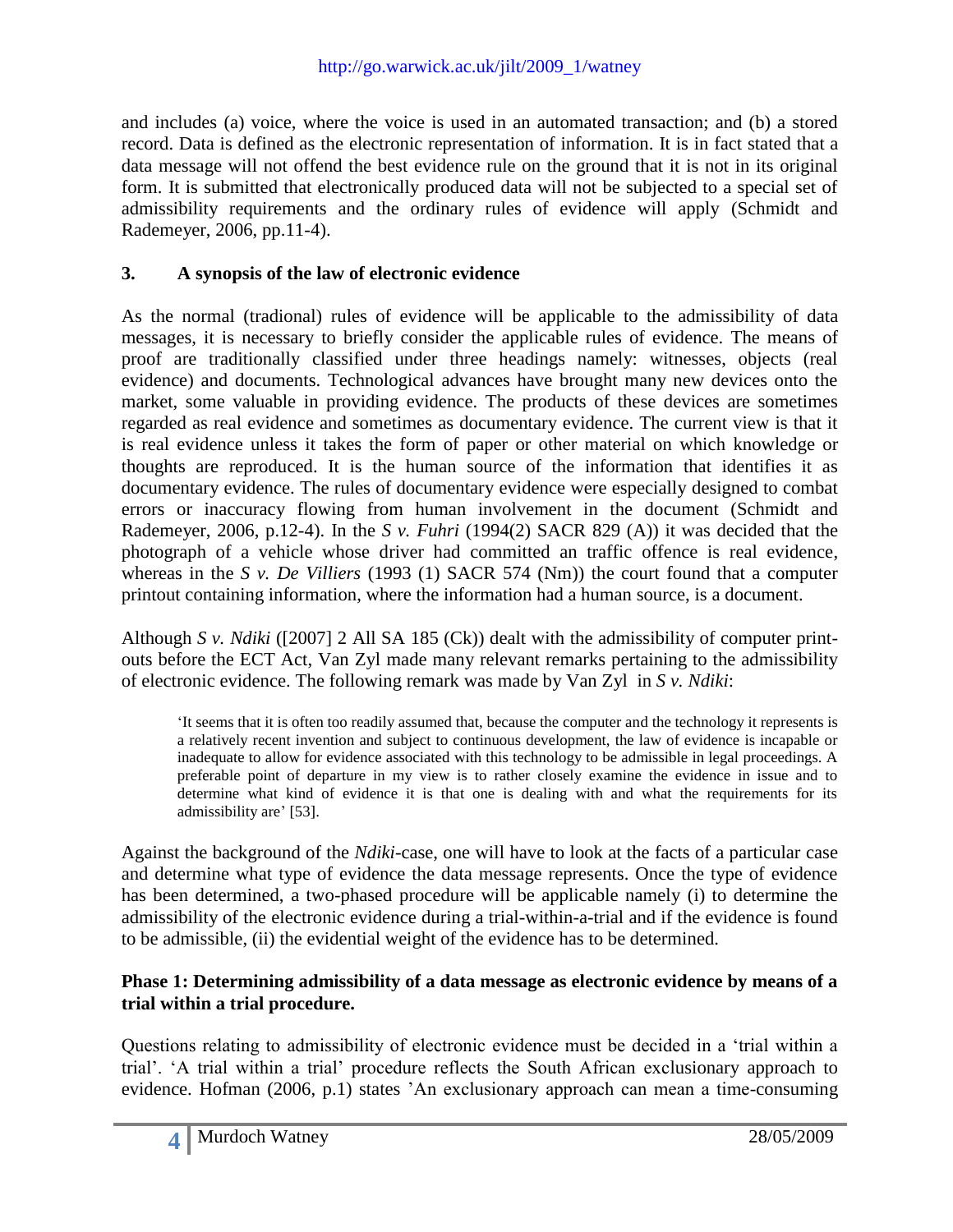"trial within a trial" before a court decides whether to admit or exclude the evidence. On the other hand, an exclusionary approach can save time by not requiring a court to look at evidence on which it will not be able to rely."

### **3.1 Documentary evidence**

#### **3.1.1 What is a document?**

According to section 33 of the Civil Proceedings Evidence Act which is made applicable to criminal proceedings by section 222 of the Criminal Procedure Act 51 of 1977 (hereafter referred to as the CPA), the word 'document', apart from its usual meaning includes 'any book, map, plan, drawing or photograph". Section 221(5) of the CPA states that document includes any device by means of which information is recorded or stored, and section 246 includes under that term 'any book, pamphlet, letter, circular letter, list, record, placard or poster.' Section 247 of the CPA also includes newspapers and periodicals as documents. In *Seccombe v. Attorney-General* (2002 (2) All SA 185 (Ck)) it was thus described: "The word "document" is a very wide term and includes everything that contains the written or pictorial proof of something. It does not matter of what material it is made.' A document would thus include electronic information.

The rules governing the presentation and admission of documents differ depending on whether the document in question is a public or private document. There are two reasons why it is important to distinguish between public and private documents:

- a. A public document may be used to prove the truth of its contents, in spite of the hearsay rule. The hearsay rule is however applicable to private documents; and
- b. A public document is proved in a different way than a private document. Identification and proof of authenticity by a witness are not required, but only that the document is made available by the authorised custodian. The document therefore "proves itself". Secondary evidence of the contents is also admissible.

#### **3.1.2 Public documents**

A public document is a document made by a public officer in the execution of a public duty, which is intended for public use and to which the public has a right of access. Official documents usually require the signature or seal of an official. Sections 18 and 19(3) of the ECT Act allow for the electronic notarisation, certification and sealing of data messages. Section 18 provides as follow:

"18(1) Where a law requires a signature, statement or document to be notarised, acknowledged, verified or made under oath, that requirement is met if the advanced electronic signature of the person authorised to perform those acts is attached to, incorporated in or logically associated with the electronic signature or data message.

(2) Where a law requires or permits a person to provide a certified copy of a document and the document exists in electronic form that requirement is met if the person provides a print-out certified to be a true reproduction of the document or information.

(3) Where a law requires or permits a person to provide a certified copy of a document and the document exists in paper or other physical form, that requirement is met if an electronic copy of the document is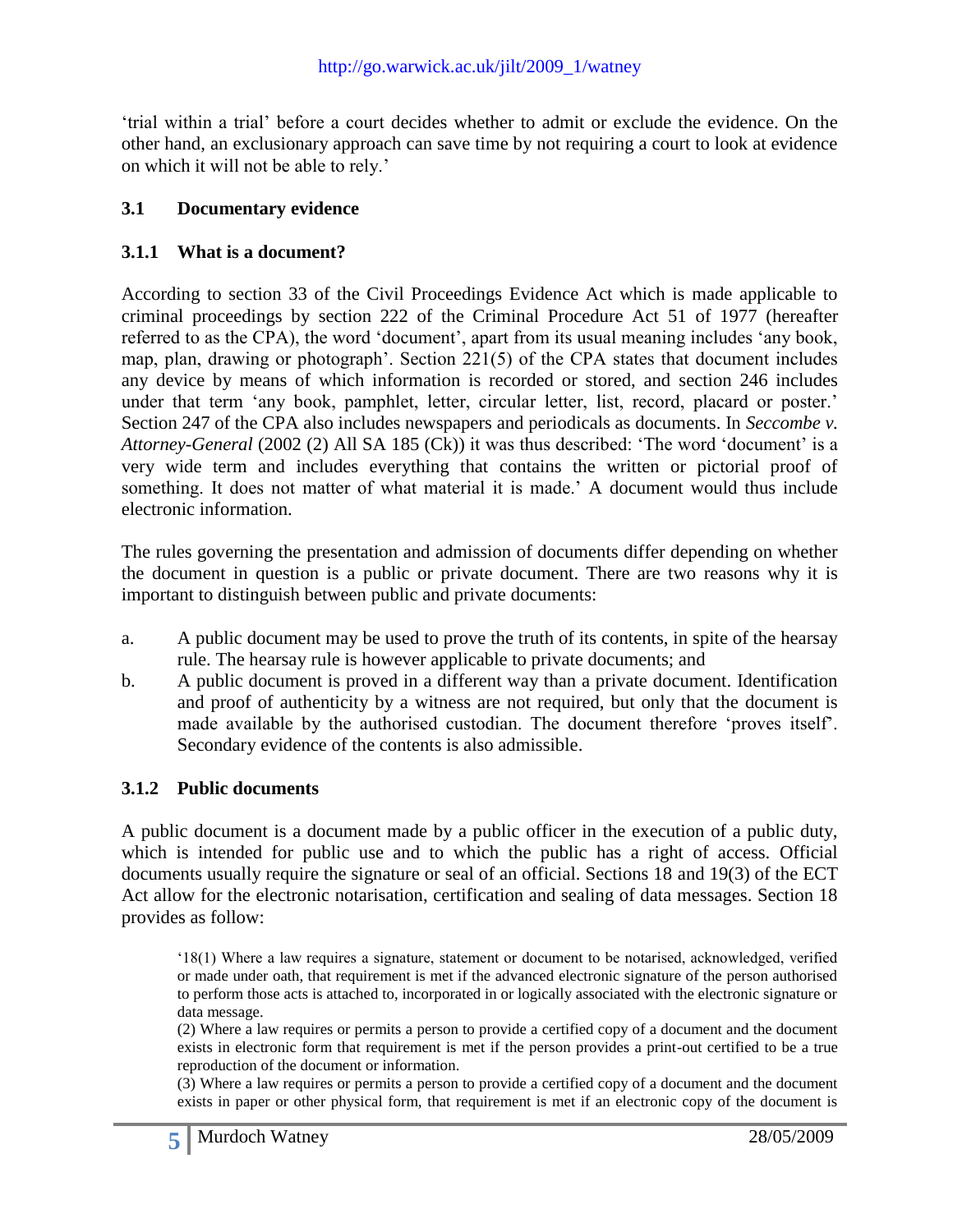certified to be a true copy thereof and the certification is confirmed by the use of an advanced electronic signature.'

Section 19(3) reads as follow:

"19(3) Where a seal is required by law to be affixed to a document and such law does not prescribe the method of form by which such document may be sealed by electronic means, the requirement is met if the document indicates that it is required to be under seal and it includes the advanced electronic signature of the person by whom it is required to be sealed."

An advanced electronic signature is defined in section 1 of the ECT Act as an electronic signature which results from a process which has been accredited by the Accreditation Authority in terms of the Act.

#### **3.1.3 Private documents**

Most documents are private documents. A private document is a document that is not a public document.

A party who wishes to rely upon statements contained in a document must ordinarily comply with the following four general rules namely:

- (i) the contents of a document may be proved only by production;
- (ii) the original document must be produced;
- (iii) evidence is normally required to satisfy the court of a document"s authenticity; and
- (iv) the document may have to be stamped in accordance with the provisions of the Stamp Duties Act (this requirement is not applicable to criminal proceedings).

These rules only deal with the position where a court receives evidence to prove what a document contains. They are not concerned with whether statements of fact in a document can be used to prove that those facts are true (Zeffert, Paizes and St Q Skeen, 2003, p.685). If the probative value of a document is dependent on the credibility of a person other than a person who testifies about it, it will be hearsay and inadmissible unless it can be received under section 3 of the Law of Evidence Amendment Act (see par. 3.1.4 below).

The above-given rules are briefly outlined:

#### **(i) Production**

A data message can only be produced as evidence by using an output device such as a computer screen, printer or data projector. Section 17(1) of the ECT Act allows the production in an electronic form subject to the following conditions:

 $(17(1)(a)$  Considering all the relevant circumstances at the time that the data message was sent, the method of generating the electronic form of that document provided a reliable means of assuring the maintenance of the integrity of the information contained in that document; and

(b) at the time the data message was sent, it was reasonable to expect that the information contained therein would be readily accessible so as to be usable for subsequent reference.'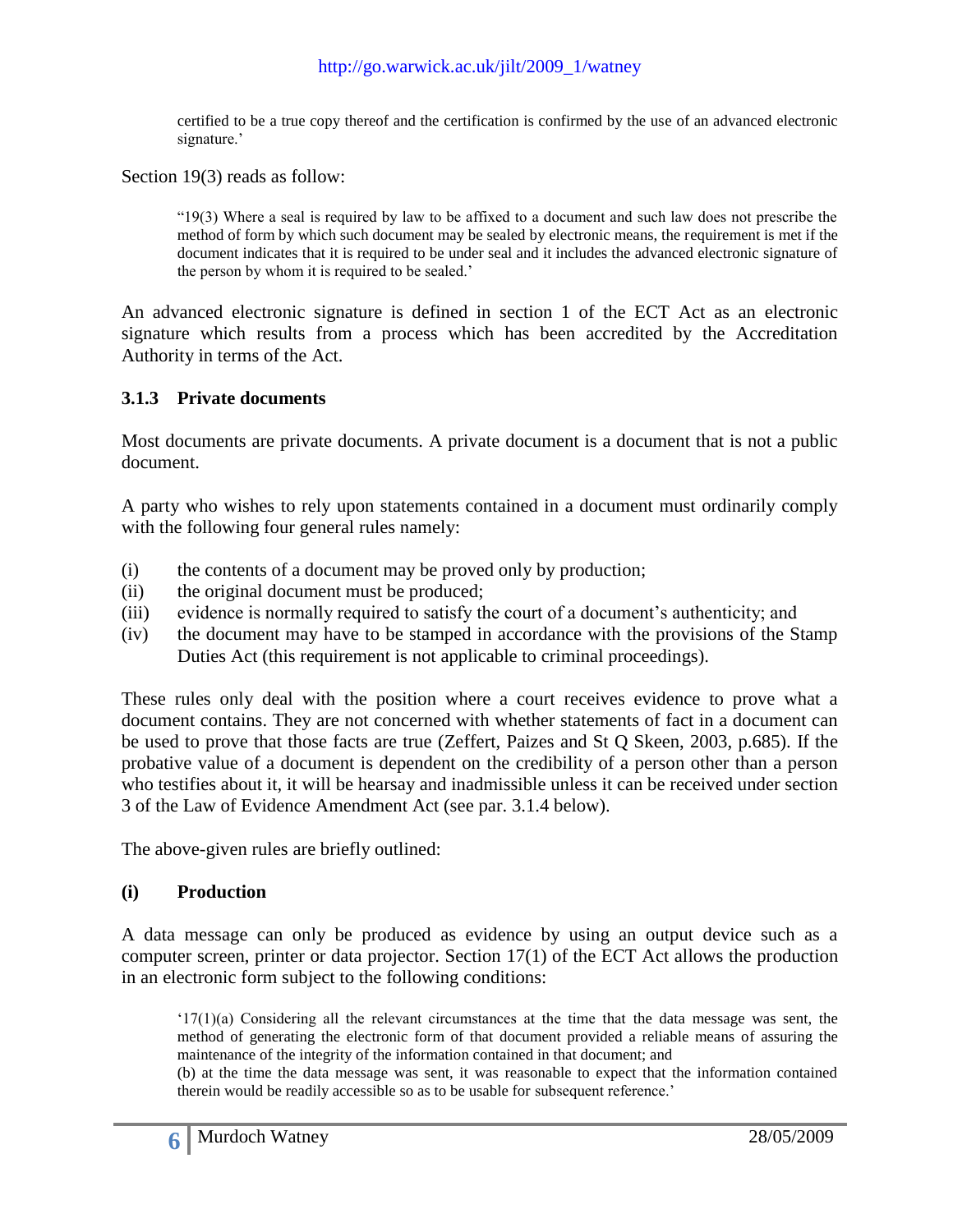Section 17(2) states that the integrity of the information is maintained if the information has remained complete and unaltered except for (a) the addition of any endorsement; or (b) an immaterial change, which arises in the normal course of communication, storage or display." Hofman (2006, p.7) states correctly that the reliability of a particular output device can be dealt with as part of the process of production, but that questions that need the testimony of a witness should for convenience purposes be dealt with as part of the authentication process.

# **(ii) Production of the original**

Section 17 of the ECT Act allows a person who is required by law to produce a document to do so in the form of a data message provided the data message fulfil the requirements in the section about ensuring the integrity of the document (Hofman, 2006, p.7).

The rules of evidence require that, subject to certain exceptions, the original document must be provided as evidence (Zeffert, Paizes and St Q Skeen, 2003, p.686). Section 14 of the ECT act provides that a data message satisfies the requirements of original form if it meets the conditions in the section. Section 14 provides as follow:

"14(1) Where a law requires information to be presented or retained in its original form, that requirement is met by a data message if –

(a) the integrity of the information from the time when it was first generated in its final form as a data message or otherwise has passed assessment in terms of subsec (2); and

(b) that information is capable of being displayed or produced to the person to whom it is to be presented. (2) For the purposes of subsec  $1(a)$ , the integrity must be assessed –

(a) by considering whether the information has remained complete and unaltered, except for the addition of any endorsement and any change which arises in the normal course of communication, storage and display;

(b) in the light of the purpose for which the information was generated; and

(c) having regard to all other relevant circumstances."

For example, when an electronic file is retrieved, it must be shown that the computer system ensured the integrity of the original because "digital technology makes it easier to alter the text of documents that have been scanned into a database, thereby increasing the importance of audit procedures designed to ensure the continuing integrity of the records' (as referred to in Solovy and Byman, 2007, p.3).

Section 15(1)(b) provides, however, for an exemption from the requirement of original form if the data message is the best evidence that the person adducing it could reasonably be expected to obtain.

### **(iii) Authenticity**

Section 15(1) provides for the general admissibility of data messages. It is important to note that section 15(1) does not make every data message admissible and the wording of the section indicates that a data message may be inadmissible on grounds contained in other laws (Hofman, 2006, p.6).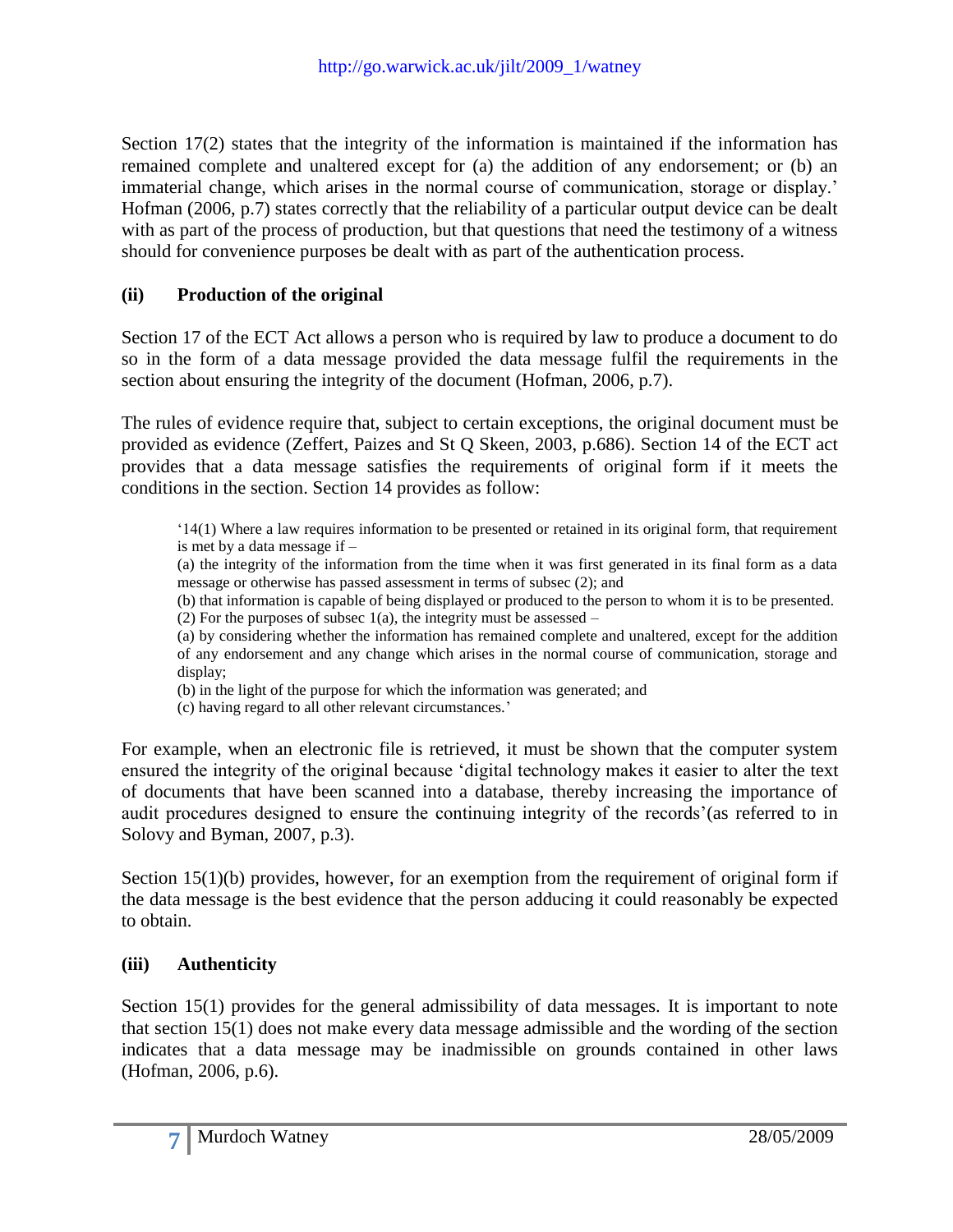The South African law of evidence requires that anyone who wants to use a document as evidence have to satisfy the court that it is authentic, in other words, that the document is what it claims to be. Due to its high degree of volatility, electronic evidence can easily be manipulated, altered or damaged after its creation and therefore authenticity must be proved.

Section 15(4) of the ECT Act provides that a data message made by a person in the ordinary course of business, or a certified copy, printout or extract from such data message "is on its mere production in any civil, criminal, administrative or disciplinary proceedings under any law,…, or the common law, admissible in evidence against any person and rebuttable proof of the facts contained in such record, copy, printout or extract." The copy, printout or extract is to be certified to be correct by an officer in the service of the person making the data message. Schmidt and Rademeyer (2006) points out that this section creates *prima facie* proof that the contents admitted will be considered proven until rebutted: an evidential burden is therefore placed on the party contesting the facts contained in it. Where a data message does not fall under this provision, it will usually be necessary to call the person who was responsible for the data message to establish its authenticity.

### **3.1.4 Hearsay**

When a data message is used merely to establish the fact that information in it was sent, received or stored the law of evidence does not exclude it. Where a data message is however used to show the truth of its contents, the common law requires that the person responsible for the message should be available to be cross-examined about its contents. If this cannot be done, the data message is hearsay and will be inadmissible as doubt exists regarding the reliability of its content and not about the reliability of the technology used.

Section 3(4) of the Law of Evidence Amendment Act 45 of 1988 defines "hearsay evidence" as evidence, whether oral or in writing , the probative value of which depends upon the credibility of a person other than the person giving such evidence. It will only be admissible if it qualifies as an exception to the hearsay rule as provided in the Law of Evidence Amendment Act (Hofman, 2006, p.9; Zeffert, Paizes and St Q Skeen, 2003, p.685). Section 3 of the Law of Evidence Amendment Act provides that hearsay evidence will be admissible as evidence in the following circumstances:

Section 3(1)(a) states that if the party against whom the evidence is to be adduced, agrees to the admissibility thereof,

Section  $3(1)(b)$  provides that if the person upon whose credibility the probative value of such evidence depends, himself testifies ; and

Section  $3(1)(c)$  states that if the court is of the opinion that such evidence should be admitted in the interest of justice, the court must have regard to the following:

- a. the nature of the proceedings;
- b. the nature of the evidence;
- c. the purpose for which the evidence is tendered;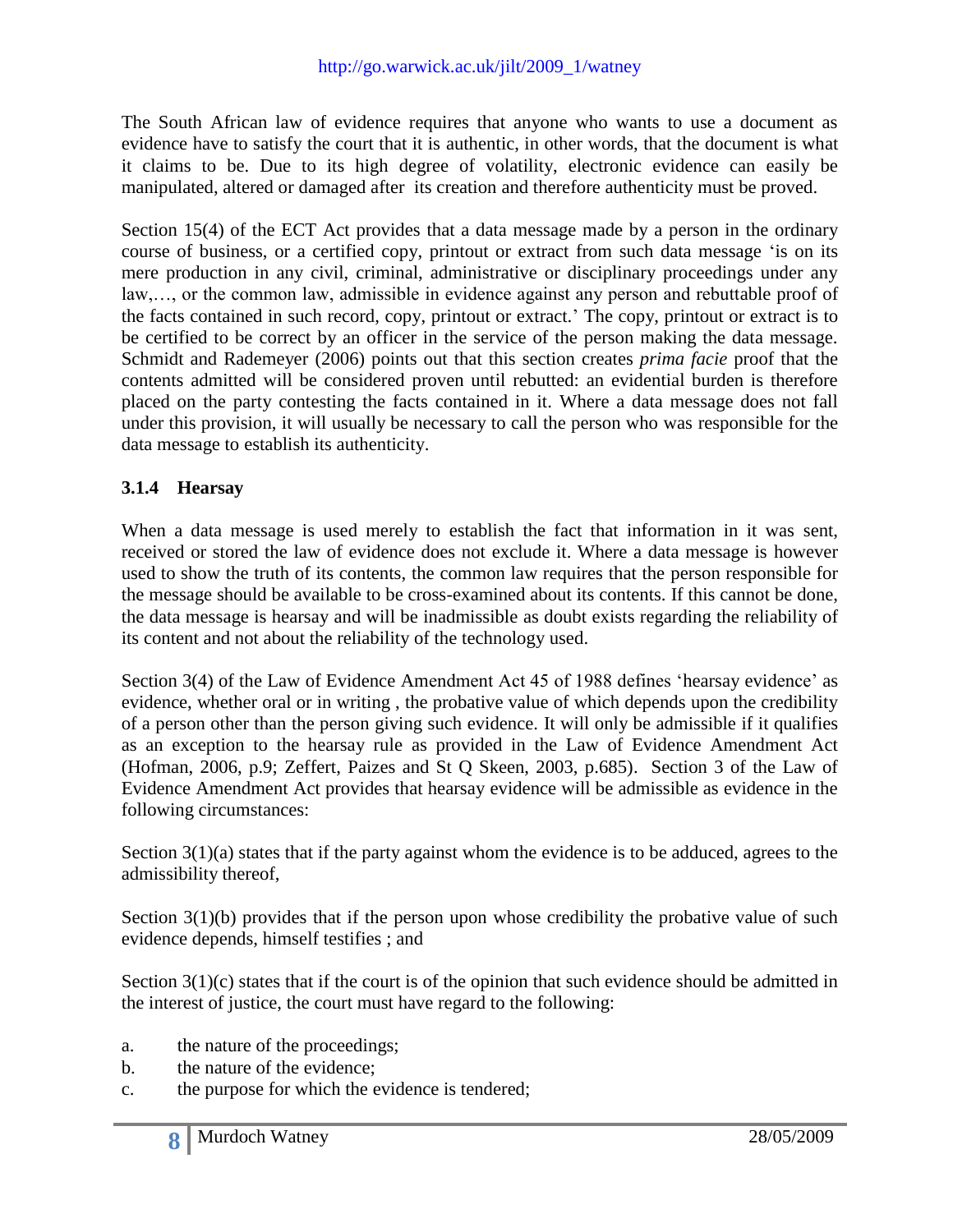- d. the probative value of the evidence;
- e. the reason why the evidence is not given by the person on whose credibility the probative value of the evidence depends;
- f. any prejudice to a party which admission of such evidence may entail;
- g. any other factor which should in the opinion of the court be taken into account.

Van Zyl J remarked as follow in *S v. Ndiki:*

"If a computer print-out contains a statement of which a person has personal knowledge and which is stored in the computer"s memory, its use in evidence depends on the credibility of an identifiable person and would therefore constitute hearsay. On the other hand, where the probative value of a statement in the print-out is dependent upon the "credibility" of the computer itself, section 3 (of the Law of Evidence Amendment Act) will not apply [31].'

#### **3.2 Real evidence**

#### **3.2.1 Graphics, audio and video**

According to the traditional view, graphics, audio and video are regarded as real evidence. Real evidence differs from documentary evidence in that it is never excluded, it only has to be relevant. Once it is received, its authenticity, accuracy and interpretation may be disputed (Zeffert, Paizes and St Q Skeen, 2003, p.706). Zeffert, Paizes and St Q Skeen (2003, p.703) correctly states that real evidence is seldom of much assistance unless it is supplemented by the testimony of a witness to connect it to the issue.

Hofman (2006, p.16) however argues that graphics, audio and video that are in data message form should be treated in the same way as documents and states:

"This view (that graphics, audio and video are regarded as real evidence) is conceptually simple and appeals to those who dislike excluding any evidence. But it does not take account of the way graphics, audio and video are, to an ever-increasing extent, recorded, stored and distributed in digital form and fall under the definition of a data message. This means that graphics, audio and video now resemble documents more than the knife and bullet that are the traditional examples of real evidence. In data message form, graphics, audio and video are susceptible to error and falsification in the same way as data messages that embody documentary content. They cannot prove themselves to be anything other than the data messages and their evidential value depends on witnesses who can both interpret them and establish their relevance.

So long as South African law follows an exclusionary approach it would seem that graphics, audio and video that are in data message form should be treated in the same way as documents. Zeffert, relying on *Ramgobin,* submits that this is the only satisfactory way to guard against the possibility of deliberate or accidental changes in the data messages. To be admissible graphics, audio and video that are in data message form should be produced, be original in form and be authenticated. If the probative value of their content depends on someone who is not giving evidence the statutory hearsay rule and its exceptions should apply to them" (16) (references excluded).

It appears from case law and academic discussion by authors such as Zeffert, Paizes and St Q Skeen (2003, pp.704-706) that depending on the circumstances graphics, videos and digital photos may be dealt with as documentary evidence. In *S v. Motata* (Johannesburg District Court case number 63/968/07 (unreported)) the accused was charged with *inter alia* driving a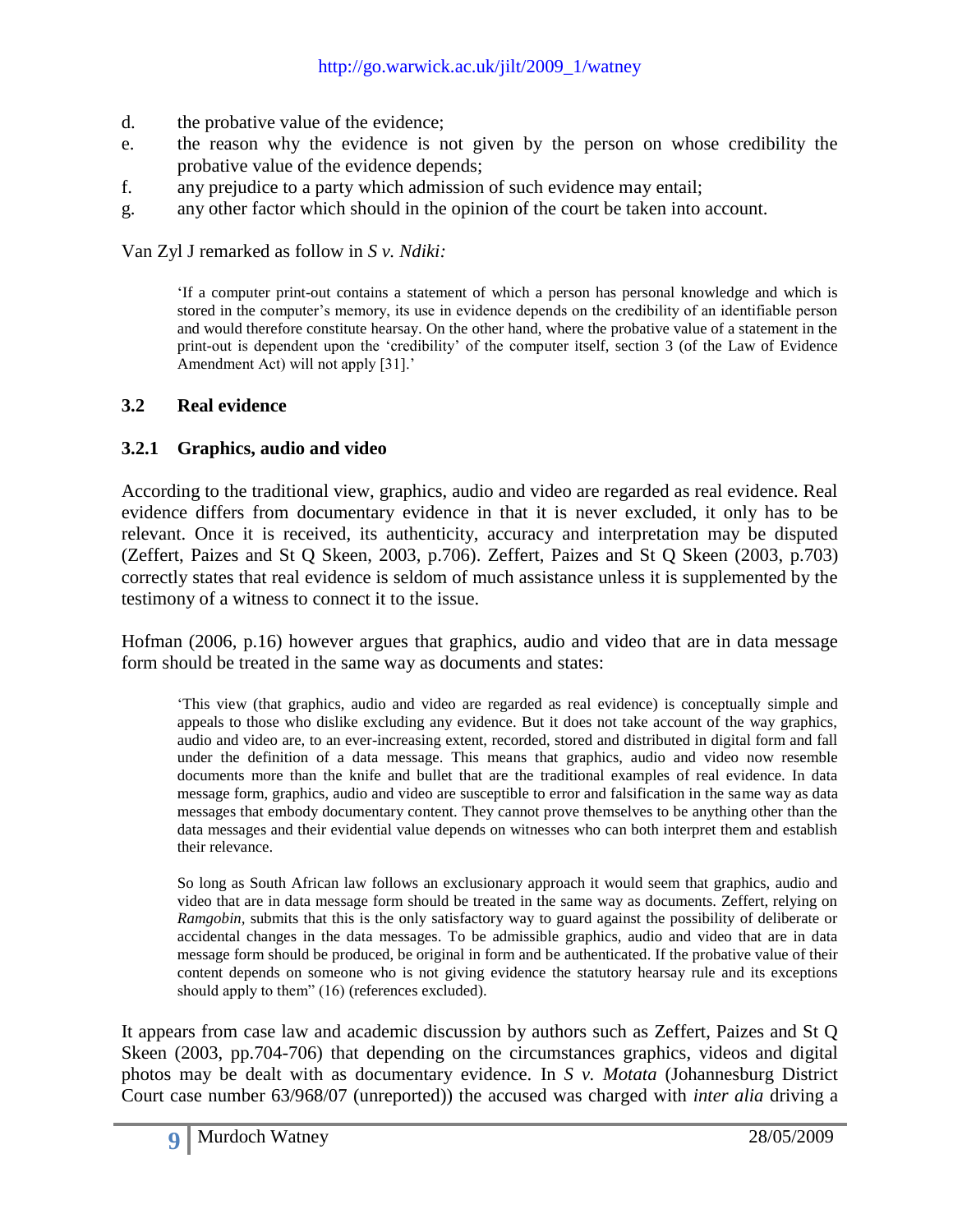motor vehicle whilst under the influence of liquor. After the accused allegedly crashed into the boundary wall of a residential property that belonged to the complainant, the complainant in the matter made certain audio recordings on his mobile phone and took some photos on the scene of the accident with a digital camera. The audio recordings were later transferred from the mobile phone and stored on the complainant`s laptop. At the time of the trial, the original audio recordings were no longer available and the admissibility of the audio recordings came to be decided. The court found that the audio recordings were documentary evidence and ruled it to be admissible.

# **3.2.2 Other real evidence**

Other real evidence would for example be a computer programme utilised for the collection of traffic data. The logical approach to follow would be to ask for what a computer program or traffic data is being used, to establish and to treat the admissibility question accordingly.

For example, a computer program is a form of data message. It has at some stage of its existence a human author and for this reason, it could be treated as a document. On the other hand a computer programme is usually only presented as evidence to show how it works. In this case a computer programme is the functional equivalent of a piece of equipment and should be treated as real evidence (Hofman, 2006, p.17).

### **Phase 2: Once electronic evidence is admitted, the presiding officer has to decide what evidential weight to attach thereto**

#### **3.3 Establishing the evidential weight of electronic evidence**

When giving judgement, the court must decide what weight to attach to the evidence when evaluating the totality of the evidence. Guidelines and presumptions assist the presiding officer.

The following guidelines will assist the presiding officer:

Section 15(3) provides for the following guidelines to assess the evidential weight of data messages:

- $15(3)$  In assessing the evidential weight of a data message, regard must be had to-
- (a) the reliability of the manner in which the data message was generated, stored or communicated;
- (b) the reliability of the manner in which the integrity of the data message was maintained;
- (c) the manner in which its originator was identified; and
- (d) any other relevant factor.'

Hofman (2006, p. 18) suggests that in using these guidelines a court will probably need some expert help to understand technical procedures such as encryption, hashing and backing-up that may be used to secure data messages. Later on courts may begin to take judicial notice thereof.

Section 13(2) of the ECT Act provides that data messages and electronic signatures that do not qualify as advanced electronic signatures carry evidential weight.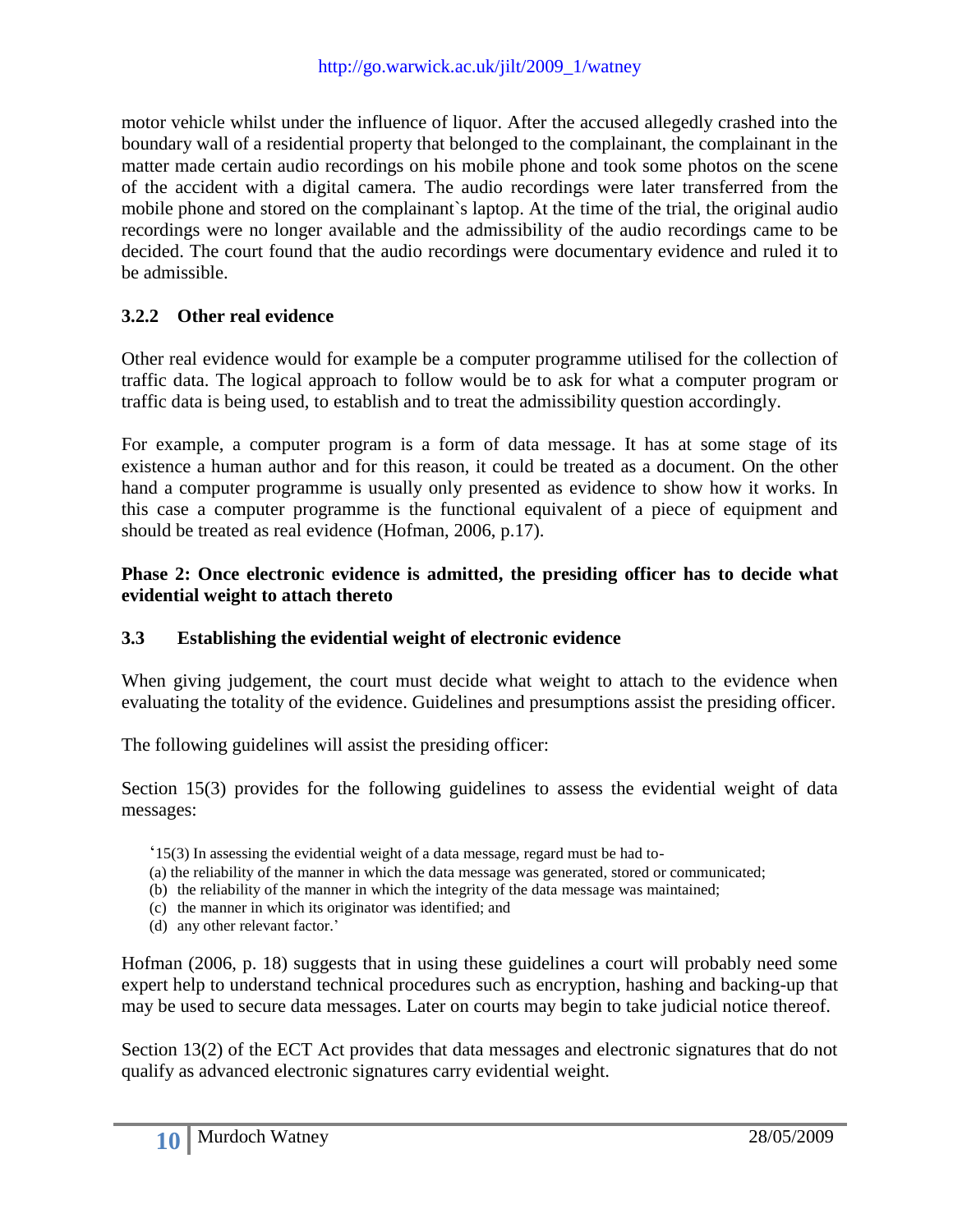The ECT Act creates the following presumptions:

Section 15(4) creates a rebuttable presumption in favour of data messages made in the ordinary course of business (see par. 3.1.3 (iii)).

Section 13 provides for the use of an electronic signature in the place of a standard holographic signature and distinguishes between electronic signatures and advanced electronic signatures. Section 13(4) provides that where an advanced electronic signature has been used, such signature is regarded as being a valid electronic signature and to have been applied properly, unless the contrary is proved (see par. 3.1.2).

Section 13(5) provides that if the parties to an electronic transaction do not require a signature, the responsible person"s "expression of intent…is not without legal force and effect merely on the ground that (a) it is in the form of a data message; or (b) it is not evidenced by an electronic signature but is evidenced by other means from which such person's intent...can be inferred.' If the signature of a person is required by law and such law does not specify the type of signature, that requirement in relation to a data message is met only if an "advanced electronic signature' in terms of section  $13(1)$  is used. The following important reservations are applicable in respect of section 13, namely that this section does not apply to the Wills Act 7 of 1953, the Alienation of Land Act 68 of 1981 and the Bills of Exchange Act 34 of 1964. As a result, wills, contracts for the alienation of immovable property or for the long-term lease in excess of 20 years of immovable property, as well as bills of exchange, cannot be executed and "signed" in electronic form.

# **4. Conclusion**

In the *Ndiki*-case, Van Zyl (p.13) states "Finally, in dealing with computer evidence it must be recognized that computers are not infallible and that the dangers inherent in this type of evidence must be acknowledged and the necessary safeguards put into place." Cognisant of the dangers inherent to data messages, a data message may qualify as either documentary or real evidence and the rules of evidence applicable to the specific kind of evidence should find application after determination of the kind of evidence at hand.

The suggestion that the admissibility of data messages should be regarded as *sui generis* in the sense that neither the traditional evidentiary rules applicable to documents nor real evidence should govern it, but a hybrid of the evidential rules applicable to documentary and real evidence, is not supported. No special rules of evidence should govern the admissibility of information in electronic format. Hofman (2006, p.4) is correct when he states that differential treatment between information in electronic and written format will either result in discriminating against those transacting electronically or give them an unfair advantage. One should bear in mind that South Africa modeled section 15 on the corresponding article 9 of the United Nations Commission on International Trade Law (UNCITRAL) model Law on Electronic Commerce with Guide to Enactment 1996 (Hofman, 2006, pp.2-5). Many other countries have incorporated the Model Law into their domestic law. Although Hofman (2006, p.4) indicates that the Guide does not list article 9 as one of the articles that embodies a functional equivalent approach, electronic evidence should be treated as the functional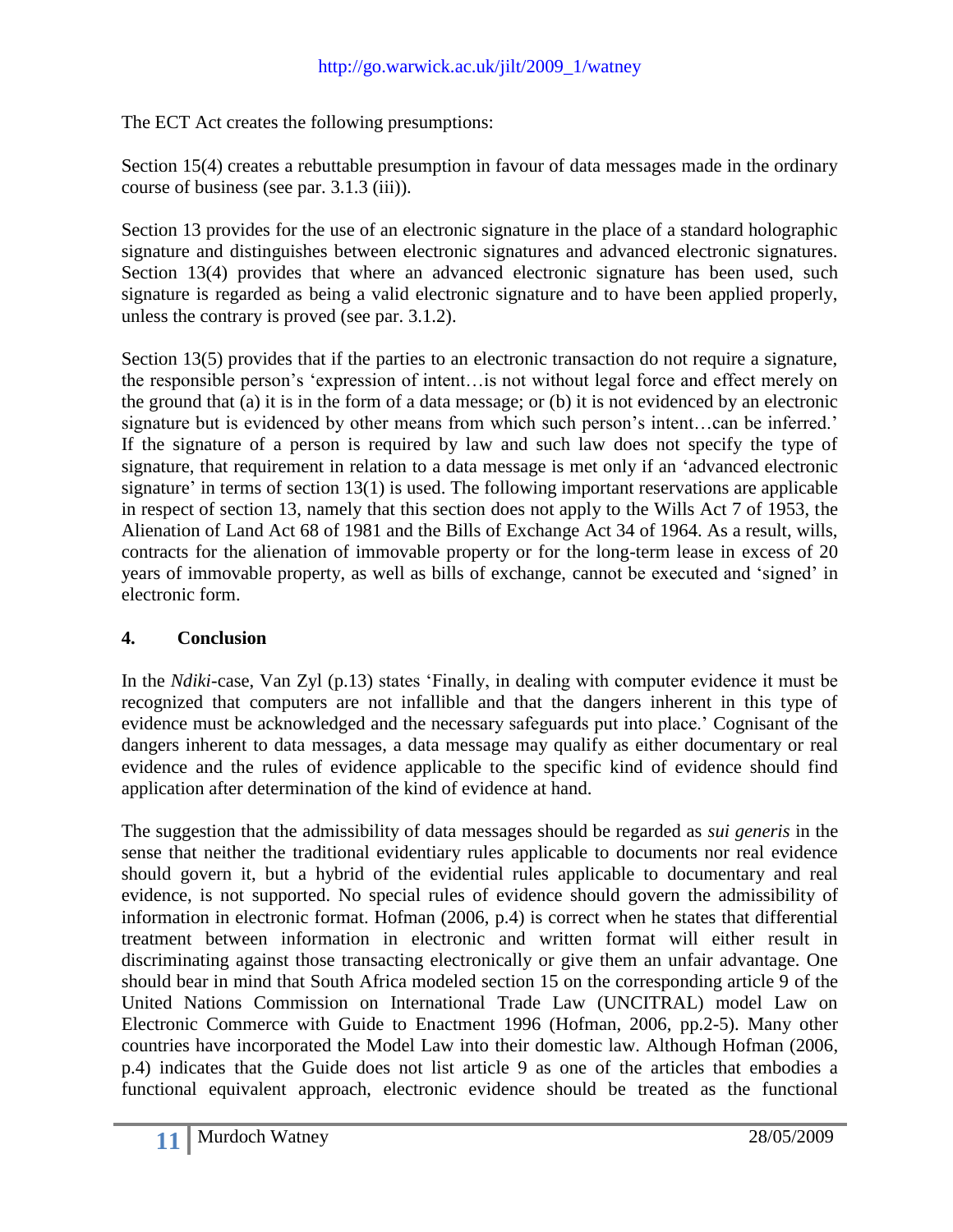equivalence of paper evidence to prevent so called "format shopping". Hofman (2006, p.4) defines "format shopping" as "…converting hard copy evidence to electronic evidence and destroying the originals or presenting a hard copy version and destroying the electronic version in order to take advantage of differences in the law of evidence that applies to each."

Hofman (2006, p.30) justifiably makes the following observation: "What is missing in the South African law of evidence are detailed procedures that the courts have approved as complying with the general law and with the Constitution for collecting evidence, storing it and presenting it in court. Only when these procedures are in place will the South African law of electronic evidence be fully effective.'

### **References**

### **Books**

Schmidt and Rademeyer (2006), Law of Evidence (Durban: Butterworths).

Zeffert, Paizes and St Q Skeen (2003), The South African Law of Evidence (Durban: Butterworths).

### **Cases and Page Numbers Within Cases**

*Key v. Attorney-General*, Cape Provincial Division 1996 (6) BCLR 788 CC. *Narlis v. South African Bank of Athens* 1976 (2) SA 573 (A) at 587. *S v. Fuhri* 1994 (2) SACR 829(A) at 835. *S v. De Villiers* 1993 (1) SACR 574 (Nm). *Seccombe v. Attorney-General* 2002 (2) All SA 185 (Ck). *S v. Ndiki* [2007] 2 All SA 185 (Ck) at 31, 53. *S v. Ramgobin and Others* 1986 4 SA 117 (N). *S v. Motata* Johannesburg District Court case number 63/968/07 (unreported) at 622.

### **Links to URLs**

Hofman, J (2006), Electronic Evidence in South Africa available at [hofman@law.uct.ac.za](mailto:hofman@law.uct.ac.za) (last accessed on 8 September 2008)

Solovy, JS and Byman, RL (2007), 'Don't Let Your E-Evidence Get Trashed; Legaltechnology', available at a state at the state at a state at a state at a state at a state at a state at a state at a state at a state at a state at a state at a state at a state at a state at a state at a state at a <http://www.law.com/jsp/legaltechnology/pubArticleLT.jsp?id=1181293533711> (last accessed on 15 September 2008).

Galves, C and Galves, C (2004), "Ensuring the Admissibility of Electronic Forensic Evidence and Enhancing Its Probative Value at Trial", American Bar Association Criminal Justice Magazine available at <http://www.abanet.org.crimjust/cjmag/19-1/electronic.html> (last accessed on 15 September 2008).